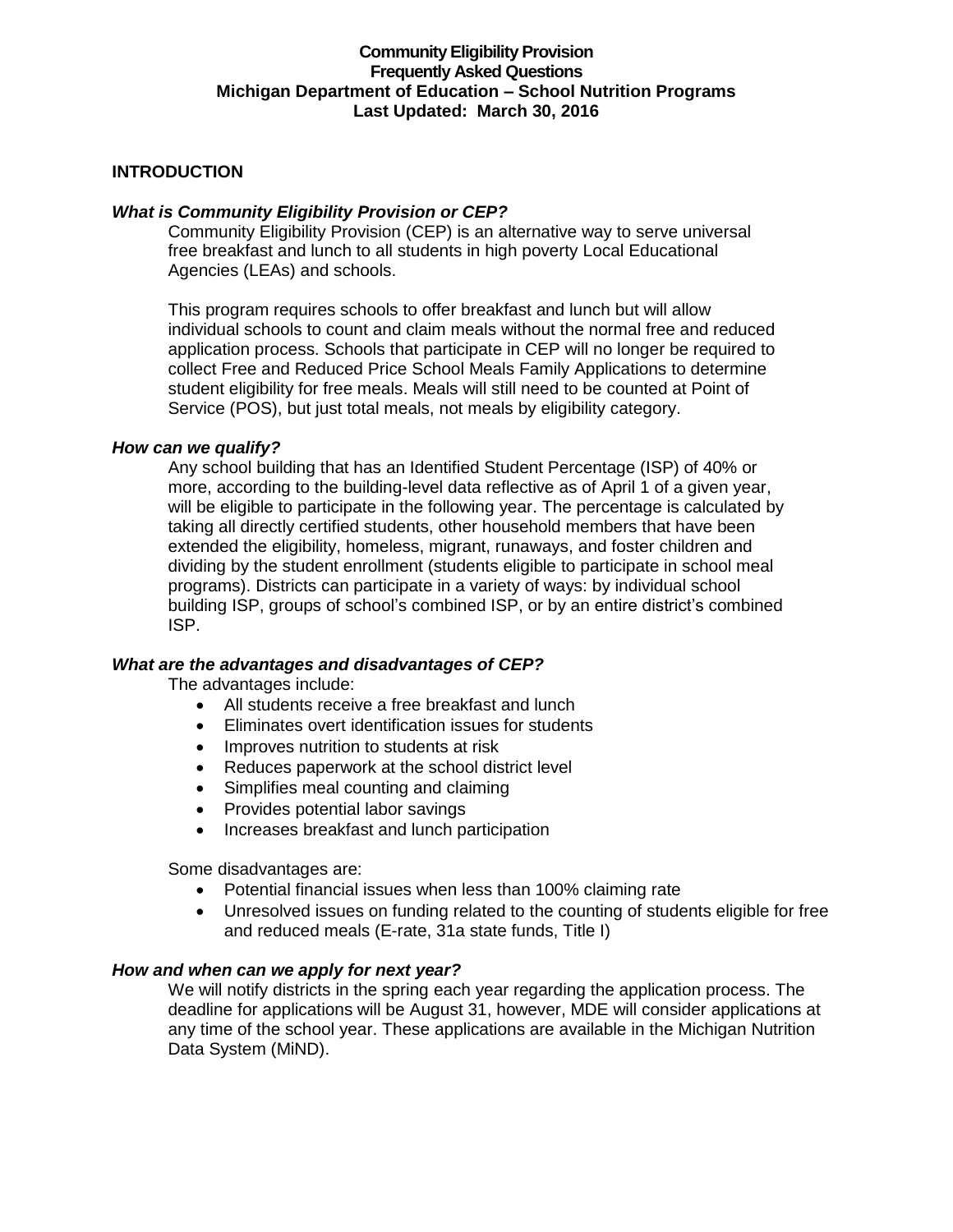## *Do we need to apply every year?*

Once an LEA or school is approved, it may participate in the program for duration of four consecutive years without having to reapply. However, if an LEA or school is not at 100% free reimbursement, it may provide to MDE for approval a new ISP each year to increase the reimbursement percentage.

#### *What if we want to opt-out?*

If approved and accepted into the CEP program, LEAs and schools may opt out in writing at any time during the year. In that case, the LEA will have 30 school days to collect the Free and Reduced Family Meal Applications from students. After 30 school days, the LEA must revert to claiming by eligibility category.

## **DETERMINING ELIGIBILITY**

# *What is Identified Students?*

Identified Students refers to all students that are certified for free meals by any means other than the submission of individual paper applications. This definition includes students directly certified (see below), as well as homeless on the liaison list, migrant youth, runaways, those that the local officials have extended the benefit to (see below), as well as foster children certified through means other than an application. Students who are categorically eligible based on submission of a free and reduced price application are not included (i.e., foster or DHS case number) as they must meet the criteria above.

# *What is direct certification?*

Direct certification is the process by which students are automatically approved for free breakfast and free lunch based on an electronic match between the Michigan Student Data System (MSDS) and the Michigan Department of Human Services (DHS).

In Michigan, direct certification is completed by matching student enrollment data that Local Educational Agencies (LEAs) upload to the MSDS with Food Assistance Program (FAP) participant and Foster Child data from DHS. The matching process is made available monthly to LEAs via the MSDS.

# *What are extended benefits?*

Any child living in a household with another child who is directly certified, as designated by DHS, is automatically eligible for free breakfast and lunch through the school meals programs. The children with extended benefits are also included in the ISP counts for CEP.

#### *What are the methods for calculating the Identified Student Percentage (ISP) for a district, Public School Academy (PSA), school, and group of schools within an LEA?*

The ISP is calculated by using April  $1<sup>st</sup>$  data and taking the total number directly certified students plus the migrant, homeless, runaway, manual additions, and foster students, (if not already included in the direct certification list) and dividing that number by the number of students with access to school lunch (in most cases, your enrollment). Districts can report the entire district, a single school, group(s) of schools or any combination of single schools and group(s) of schools. Whether it is a group or the entire district, the rate is the aggregate of the buildings.

# *If we are not currently eligible or our ISP is too low to be advantageous, is there anything our schools can do to raise the ISP so we can participate in the future?*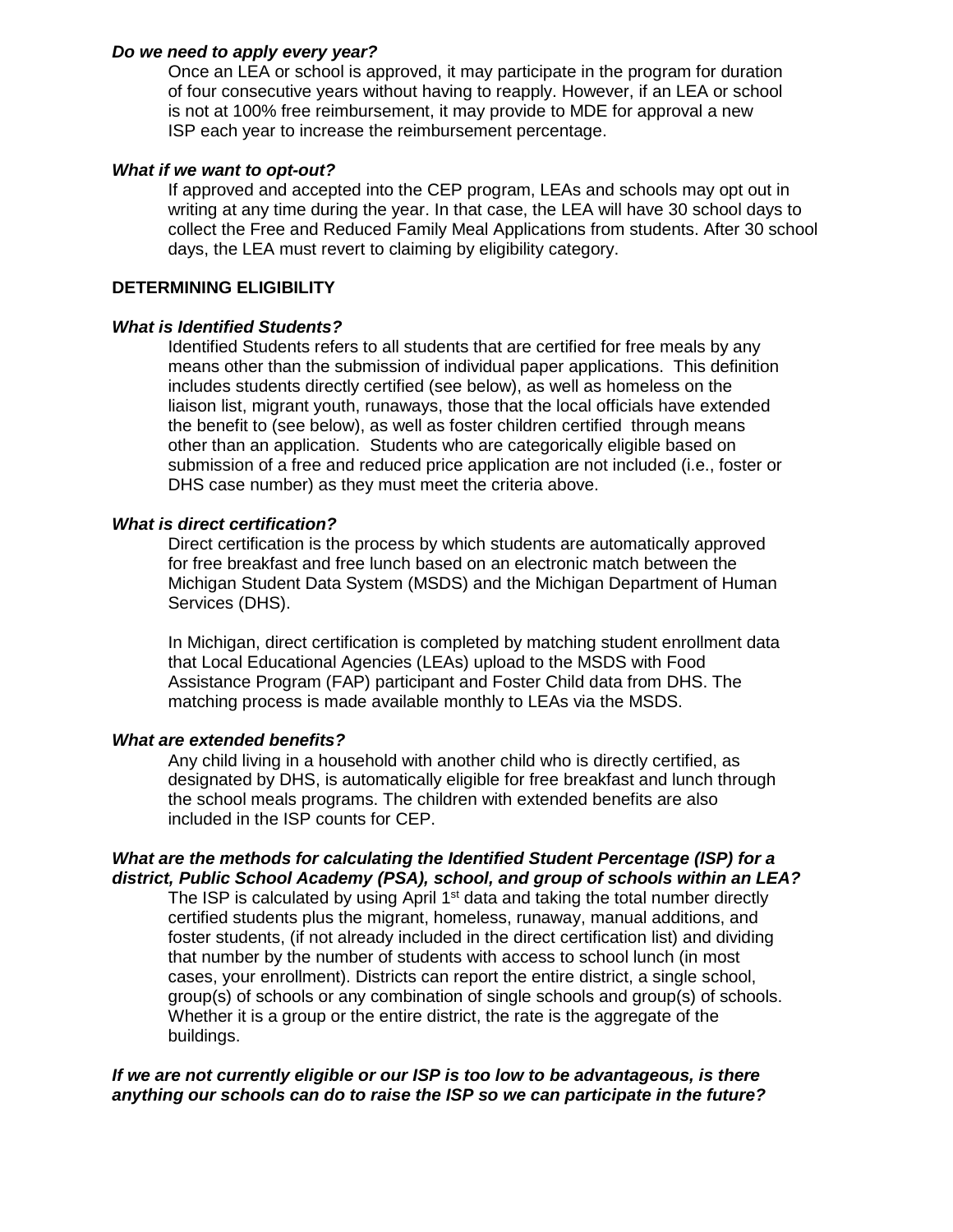Schools can improve their ISP by ensuring that all students that can be certified by direct certification are correctly identified. Any student that is listed on a Free and Reduced Price School Meals Family Application and is also on the direct certification list should be considered directly certified. In other words, use the direct certification match for the student and do not use the Free and Reduced Price School Meals Family Application for that student. Schools are required to run the direct certification list three times during the school year. MDE recommends that you manage the direct certification process more often than the requirement.

# **APPLICATIONS AND OTHER DOCUMENTATION**

### *Do all local education agencies (LEAs) still need to provide free and reduced price lunch information to MDE via the Supplemental Nutrition Education characteristic in CEPI's normal collections?*

Yes, in order to receive certain federal and state funds, LEAs are required to enter student eligibility data into the Supplemental Nutrition Eligibility (SNE) field, formerly called Field 31, in the MSDS.

#### *Which LEAs need to provide the free and reduced lunch data?*

Any LEA desiring to receive certain federal or state funds must enter student data into the MSDS.

#### *What form should we use to collect the data necessary for the SNE field?*

Use the [Household Information Survey](https://www.michigan.gov/documents/cepi/Household_Information_Survey_MDE_OFS_388009_7.pdf)<sup>i</sup> along with the Household Information [Instructions](https://www.michigan.gov/documents/cepi/Household_Information_Survey_Instructions_368945_7.pdf)<sup>ii</sup> which are located in the Community Eligibility Provision section.

### *Why do LEAs participating in the CEP still have to collect and report free and reduced application data?*

Various State and Federal programs still require the state to calculate and report subgroup data, and many programs use this subgroup for allocations. Because not all students receiving the benefits of CEP are actually FREE eligible, it is still necessary for LEAs participating in CEP to determine on a individual eligibility on a student by student basis.

#### **COUNTING, CLAIMING, AND REIMBURSEMENT**

#### *If a school or LEA is participating, do any students need to identify their free or reduced price lunch status when picking up their meal?*

No. LEAs are required to only count the total number of students who received a creditable breakfast or lunch at the point of service.

#### *How will LEAs be reimbursed for meals if the calculated participation rate is less than 100%?*

LEAs will be reimbursed by multiplying there ISP by the USDA authorized factor of 1.6 to determine the percentage of free meals. If the percentage is less than 100%, the remaining percentage will be reimbursed at the paid rate.

Districts with ISPs between 40 and 62.5% may be required to pay, from sources other than federal funds, the costs of serving breakfasts and lunches that are in excess of the federal assistance received, including federal cash reimbursement.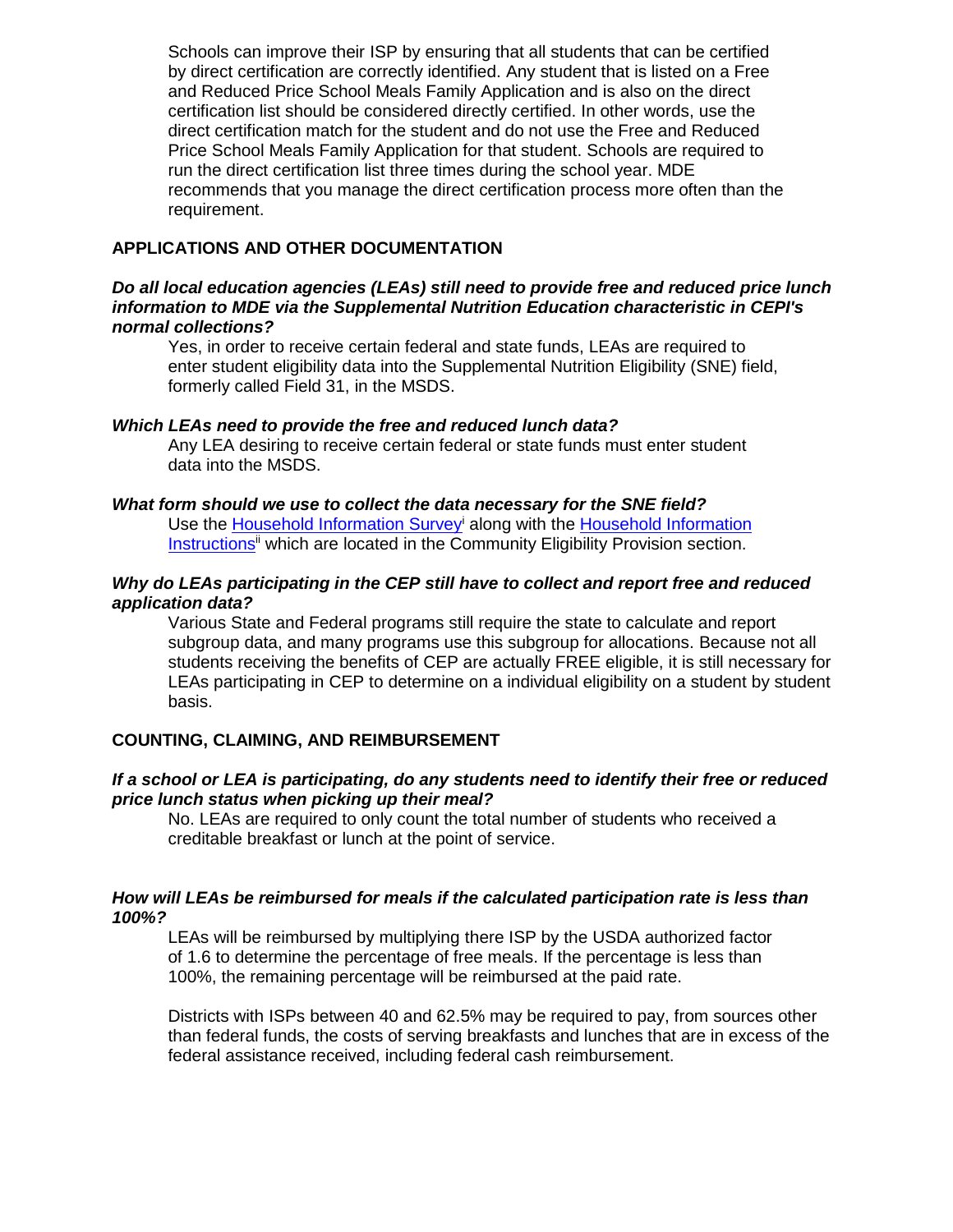Once your application has been approved, your claiming percentages will be displayed in the Michigan Nutrition Data System (MiND) CEP application.

## **OTHER FUNDING**

# *How will participation in the CEP effect funding sources such as Title I and 31a?*

For the funding issues related to free and reduced counts for non-nutrition programs, parents must complete the "Household Information Survey." However, parents cannot be forced to complete the survey for their children to receive the benefit of free meals in the CEP program. Schools must enter appropriate information in the SNE field of the Michigan Student Data System (MSDS) as of the Fall count date. The counts obtained from this will help determine the funding levels for programs such as Title 1 allocation, 31a, E-rate among others.

# *Will federal (e.g., Title I) formula grant allocations be calculated differently for LEAs or schools participating in the Community Eligibility Provisions program?*

The exact calculations will depend on the type and size of the LEA. The "Supplemental Nutritional Eligibility" field in MSDS is necessary in order for MDE to calculate allocations for the federal Title I and related programs. This information is also needed to complete the "rank and serve" requirements in the Title I School Selection (TISS) application. LEAs will not need additional information from parents for any students who are "directly certified" since these students will be identified in MSDS as free or reduced lunch students. For students not eligible through the direct certification process, parents or guardians must complete the Household Information Survey and return it to their LEA. This will enable the districts to identify students appropriately under the "Supplemental Nutritional Eligibility" field in MSDS. The paper documentation should be maintained by each LEA for auditing purposes.

#### *Will state (e.g., 31a) formula grant allocations be calculated differently for LEAs or schools participating in the Community Eligibility Provisions program?*

The "Supplemental Nutritional Eligibility" field in MSDS is necessary in order for MDE to calculate allocations for the state At Risk program (31a). It would not be possible to calculate this allocation without verifiable household economic information at the student level for grades K-12.